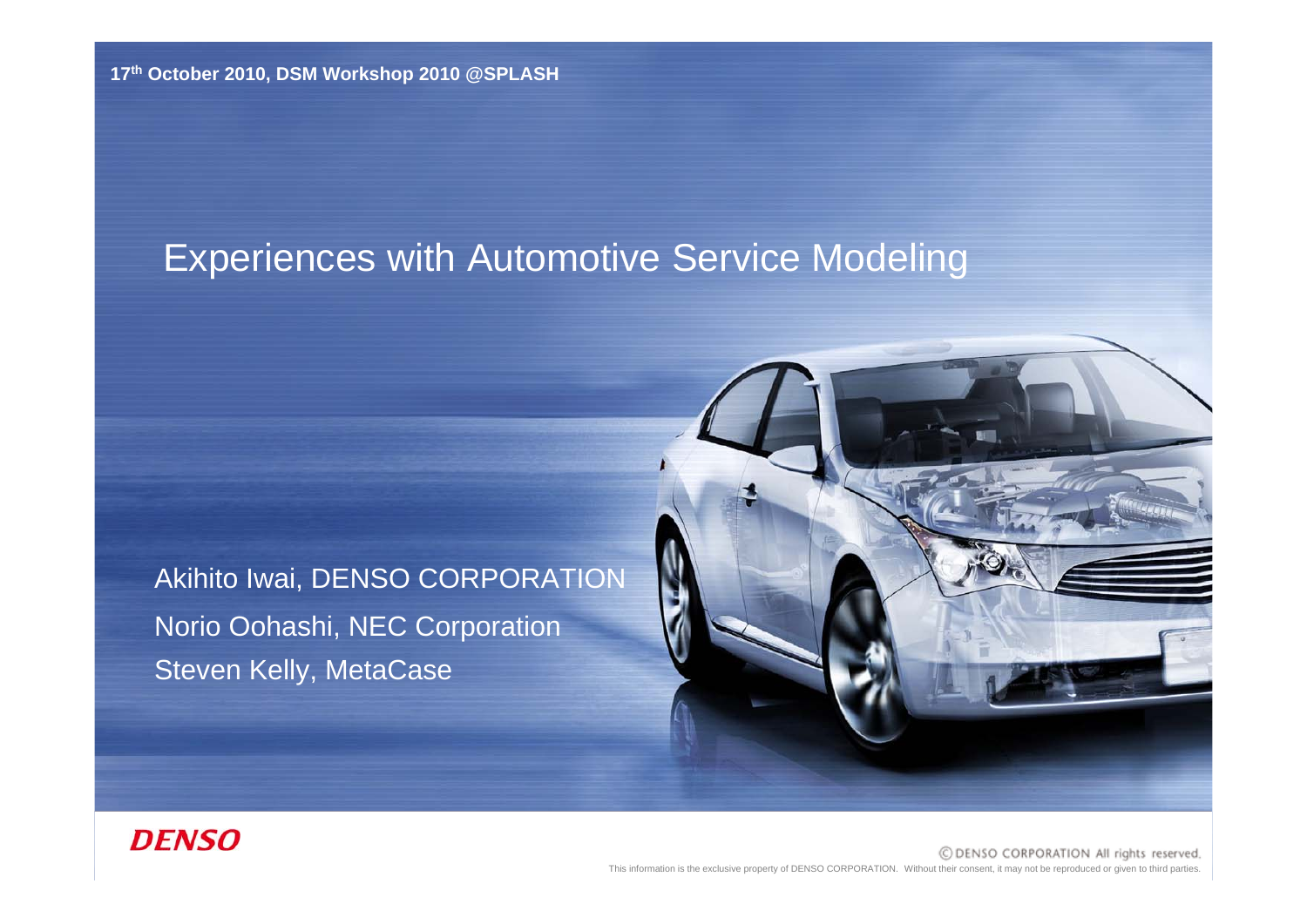## Background: Service Integrated Systems <sup>1</sup>

- Automotive Software Systems become more large-scale and complex year by year
- ⇒ Evolving to "*Service Integrated System*" as "*Connected Vehicle*"



### DENSO

#### © DENSO CORPORATION All rights reserved.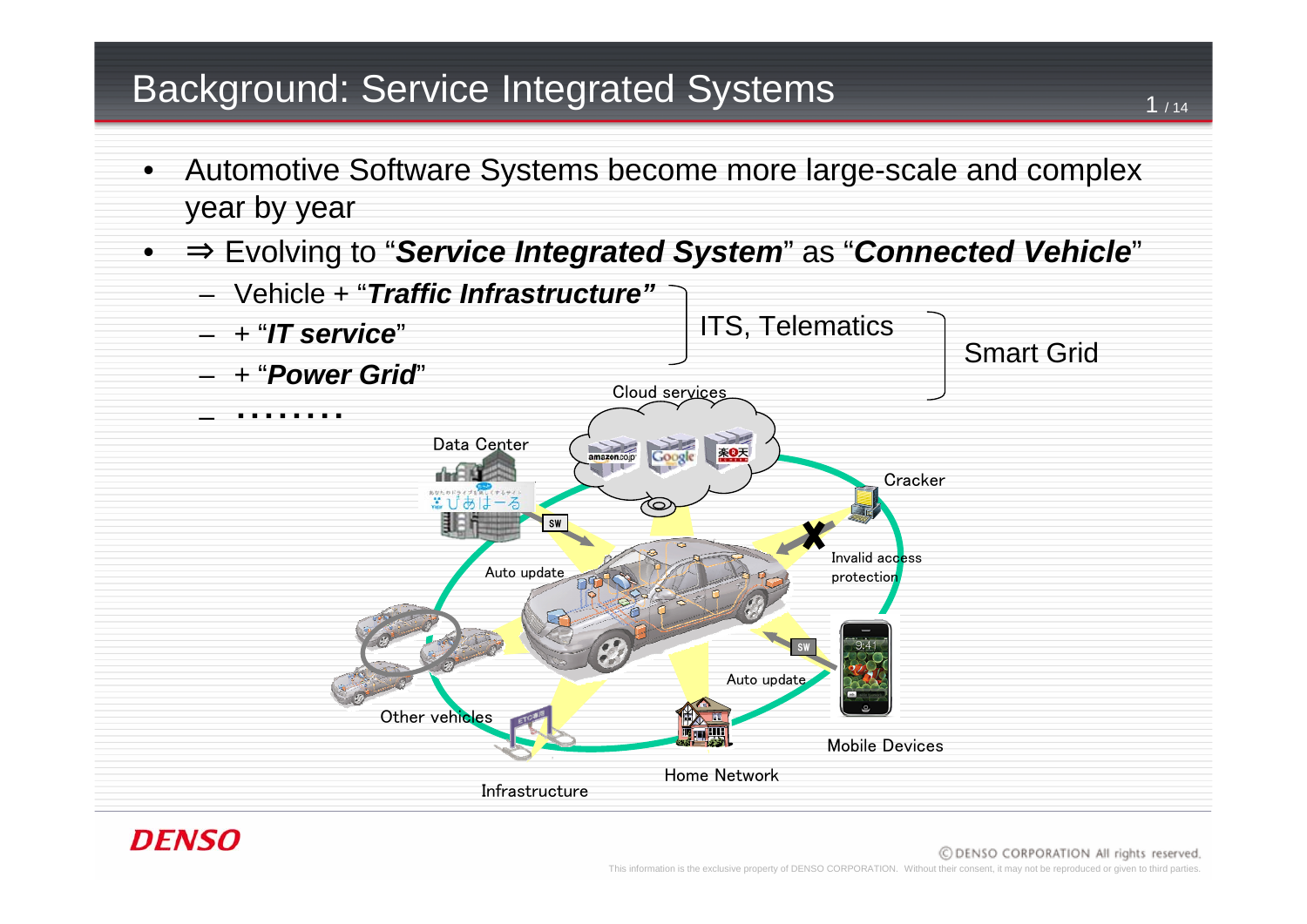## Motivation: Need for a Service Integration Platform

- **Big GAP** between vehicle world and IT world!
	- Static vs Dynamic, Quality vs Speed, ….
- Current Approach
	- Component-based approach
- Further Approach
	- *Service-oriented* approach
	- Service modeling
	- Standardization







#### © DENSO CORPORATION All rights reserved.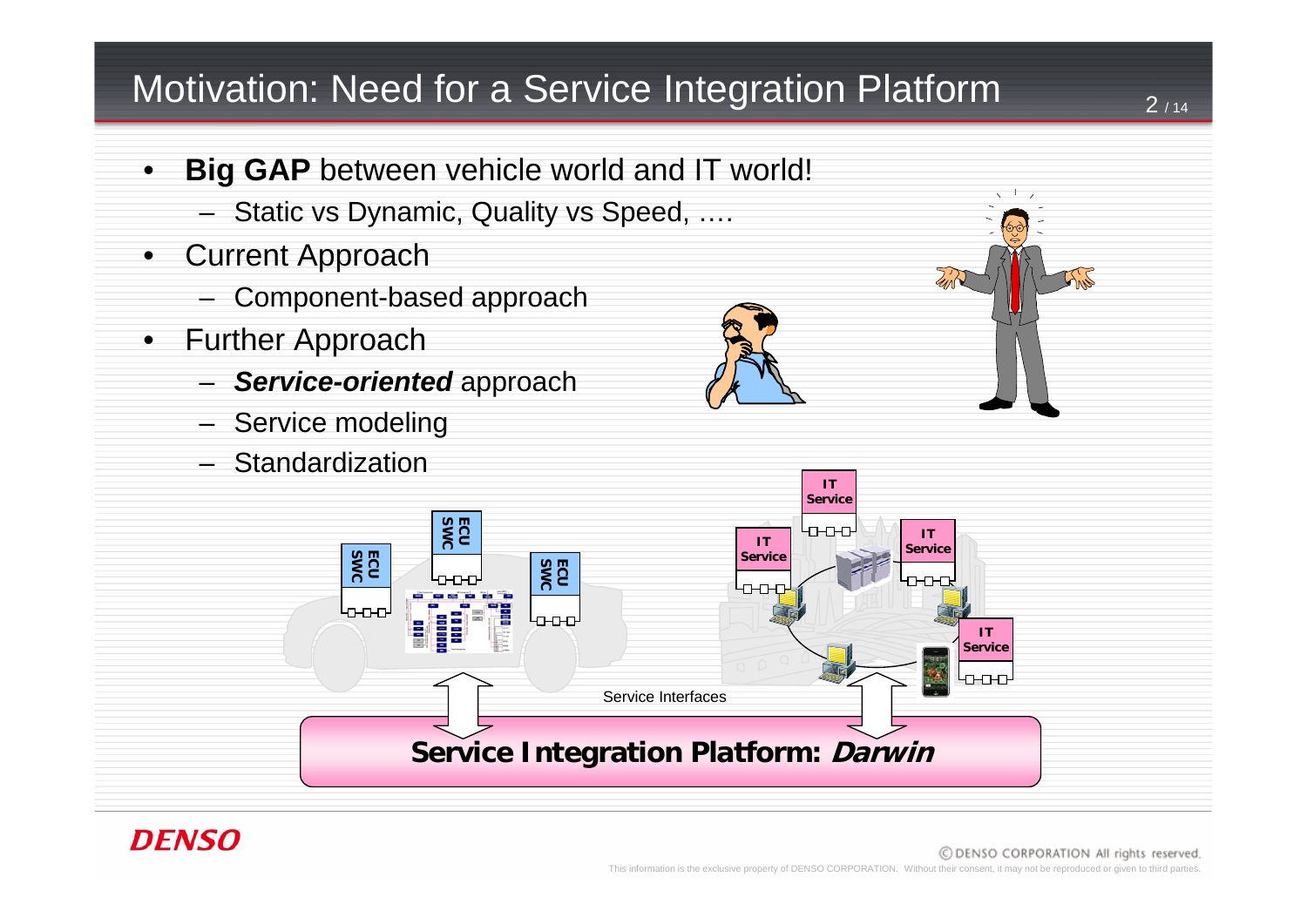## Challenges for Service Integration

## • **Service Modeling** *(Today's topic)*

- Service model definition and implementation
- Abstract model of vehicle service
- Capturing requirements from *multiple stakeholders*
- Developed by *multiple vendors*

## • **Secure Platform**

- Protection mechanism against invalid external access
- Highly dependable OS
- Firewall

## • **Pervasive Computing**

- Adapting to dynamic change of system configuration
- Installing ad-hoc communication system
- Dynamic configuration

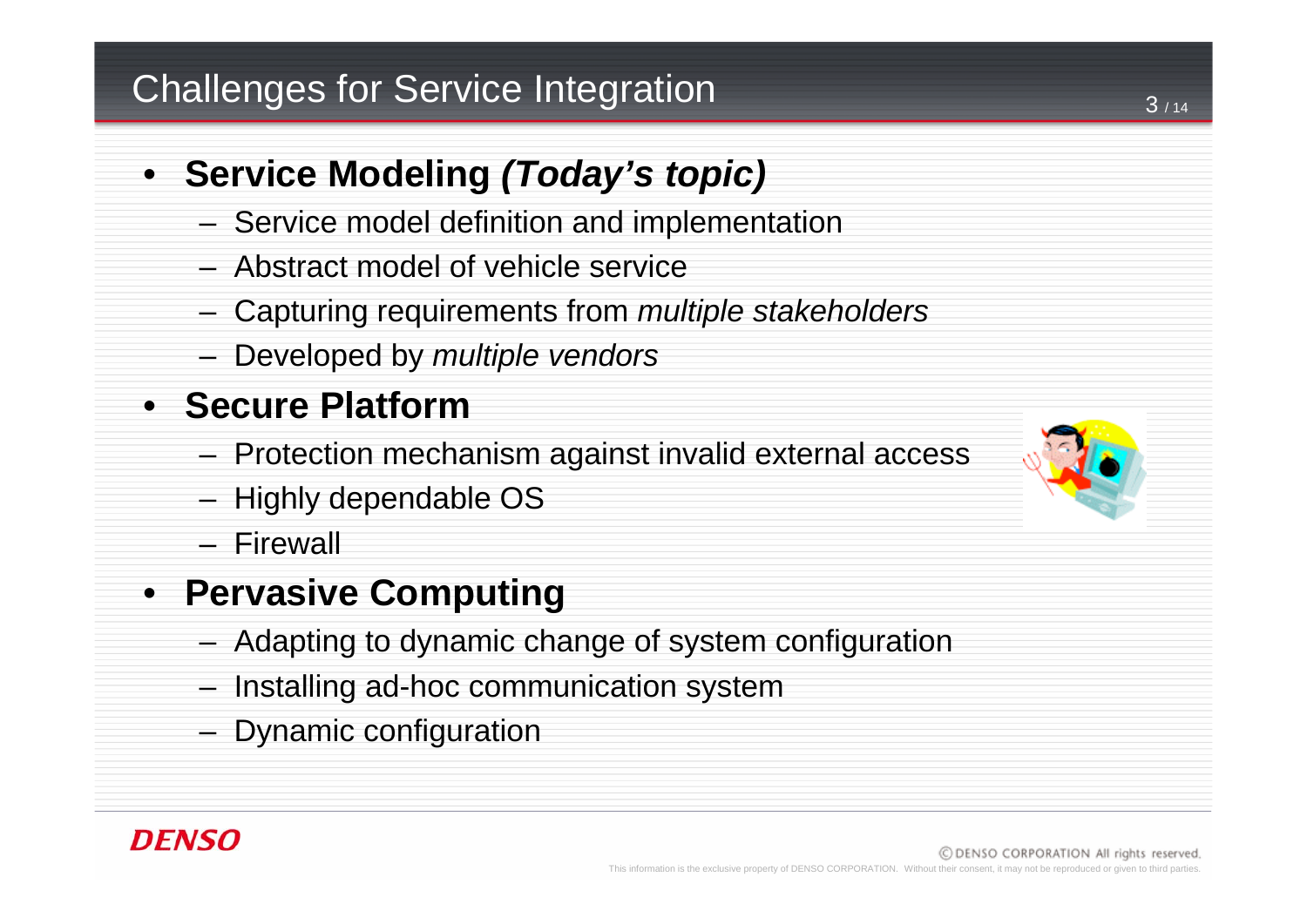## Darwin Service Concept

## Situation = Space (Where) & Time (When)

- Situation Matching
	- Car moves through various situations.
	- Service Integration platform executes appropriate services according to the requirements of the situation autonomously.



### **DENSO**

#### © DENSO CORPORATION All rights reserved.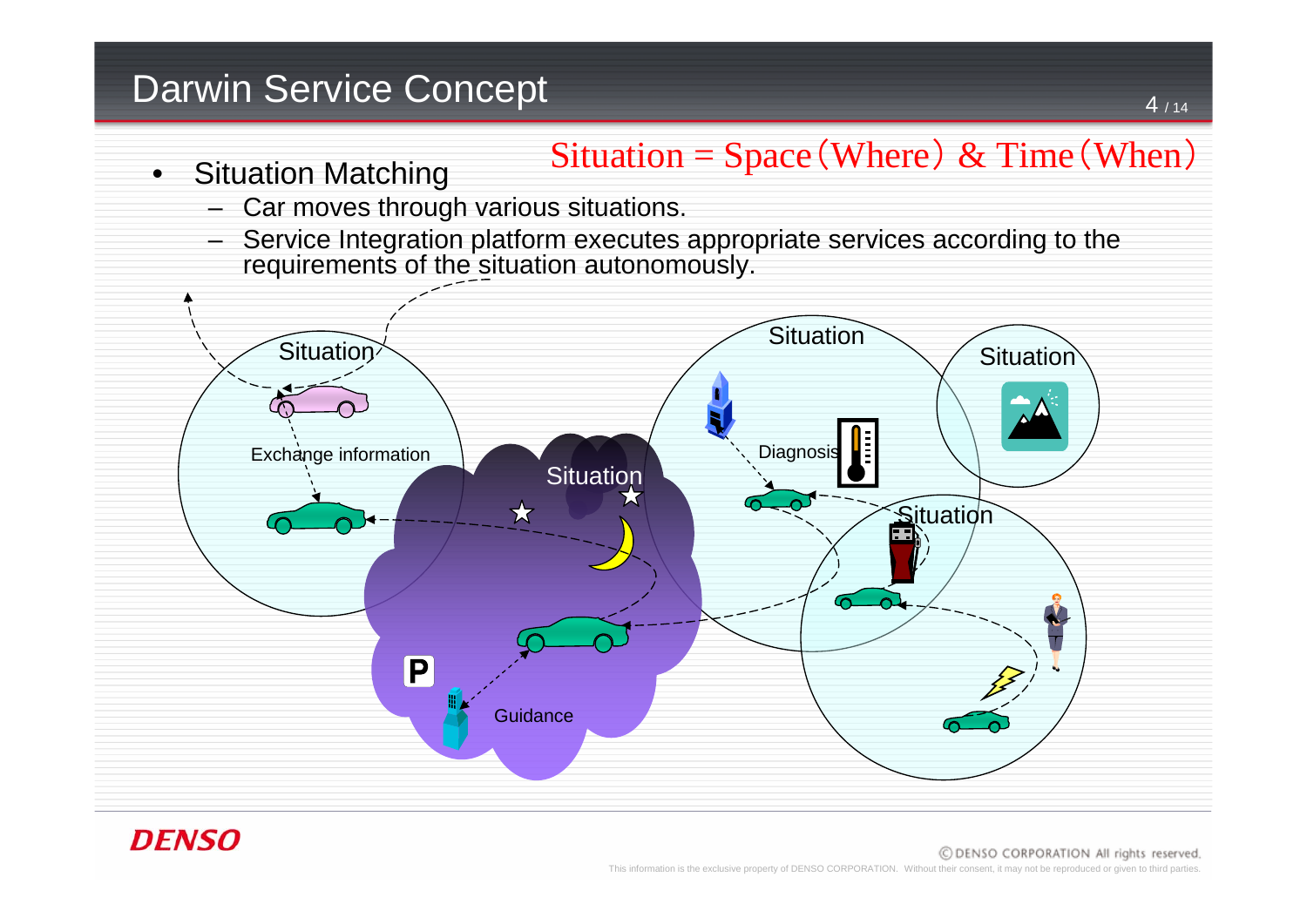## Case study: Intelligent Parking Service

- Car, service provider and mobile phone work collaboratively to provide parking navigation, remote security and road pricing.
- Car provides appropriate services according to the requirements of the situation autonomously.



### *DFNSO*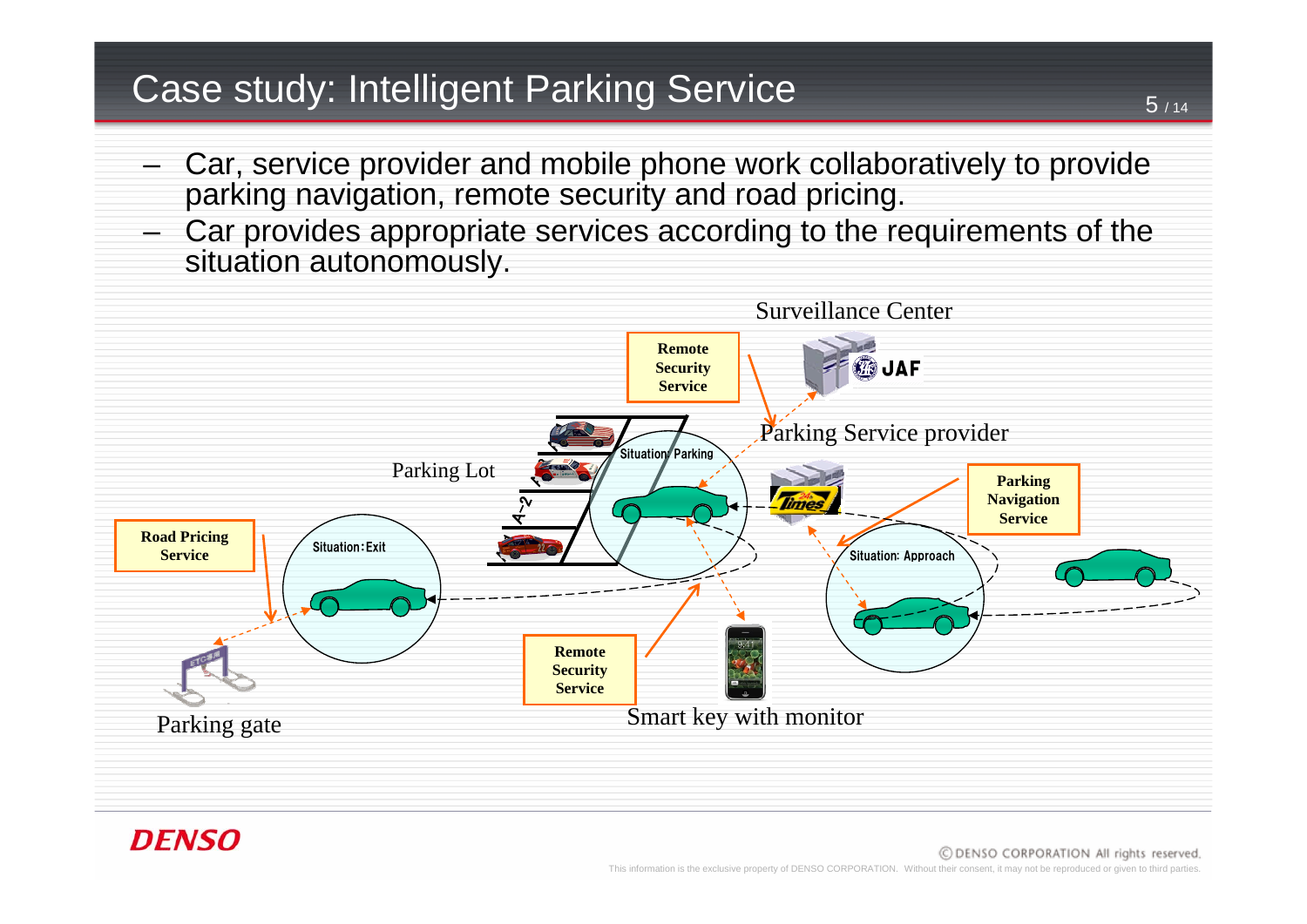Automotive service integration on service integration platform with BPEL  $_{\rule{0pt}{3ex}6_{714}}$ 

• Easy Integration of services using Service Interface



\*BPEL: **Standard** for describing "*business process orchestration"* by using **XML** representation.

### **DFNSO**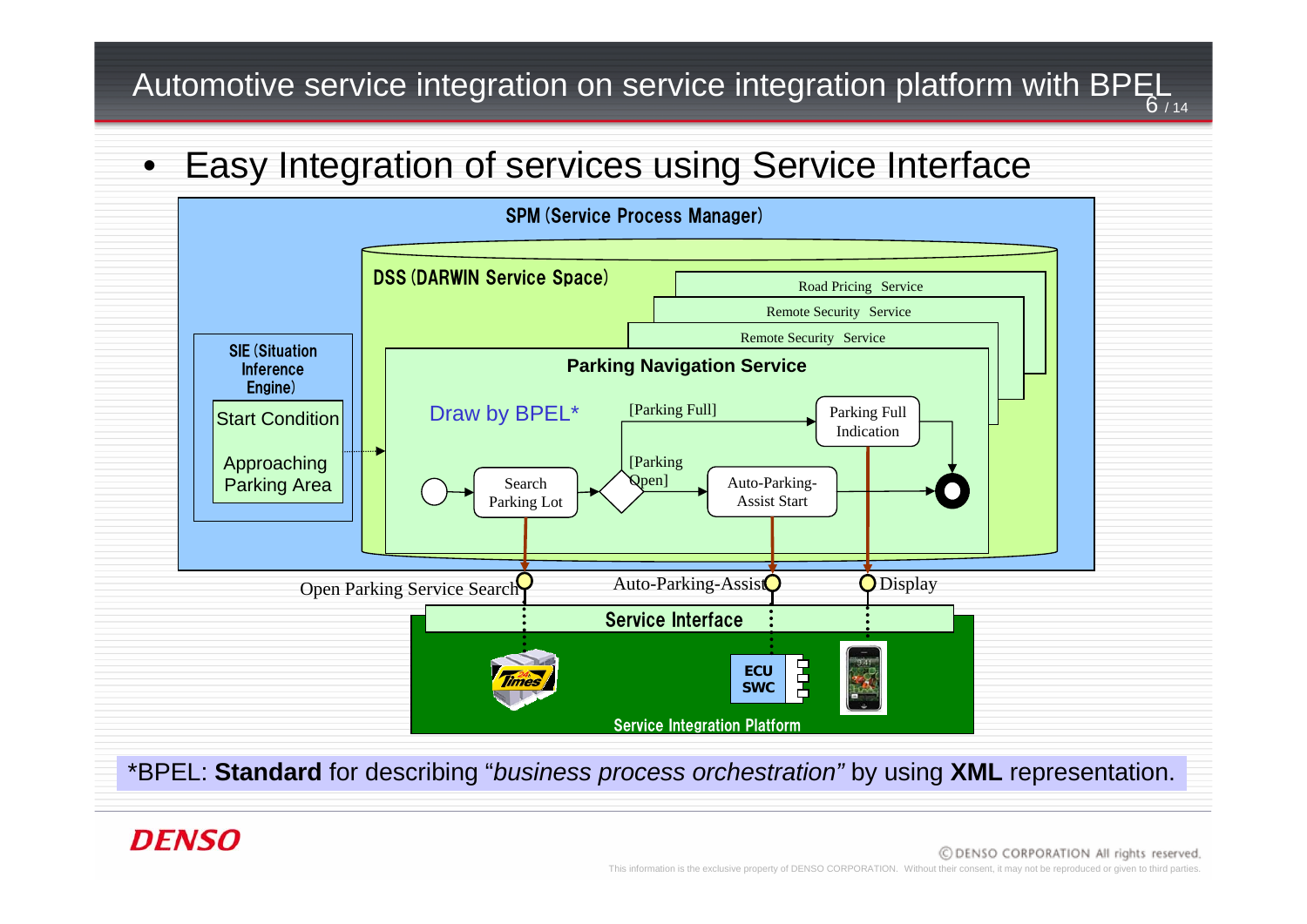## Experiences with BPEL

### • Problems with BPEL

- No facilities for describing the *dependability* of a service such as real-time guarantee, safety, reliability, and security
	- This capability is strongly required for automotive modeling
- No model of *resources*
	- Many of the choices we want to make in the models are based on whether resources are available
- No native facilities for *autonomous* choice among multiple possible services
	- Start and end conditions had to be expressed outside of BPEL.
- Poor facilities for *fault tolerance*
	- e.g. modeling the behavior of a system with failures. Higher-level facilities than try-catch would be needed.
- Poor facilities for splitting a model into *multiple parts*, with each part only ultimately being decided at *runtime*
	- The underlying assumption in BPEL is more that the whole model of a service is available in one place at design time.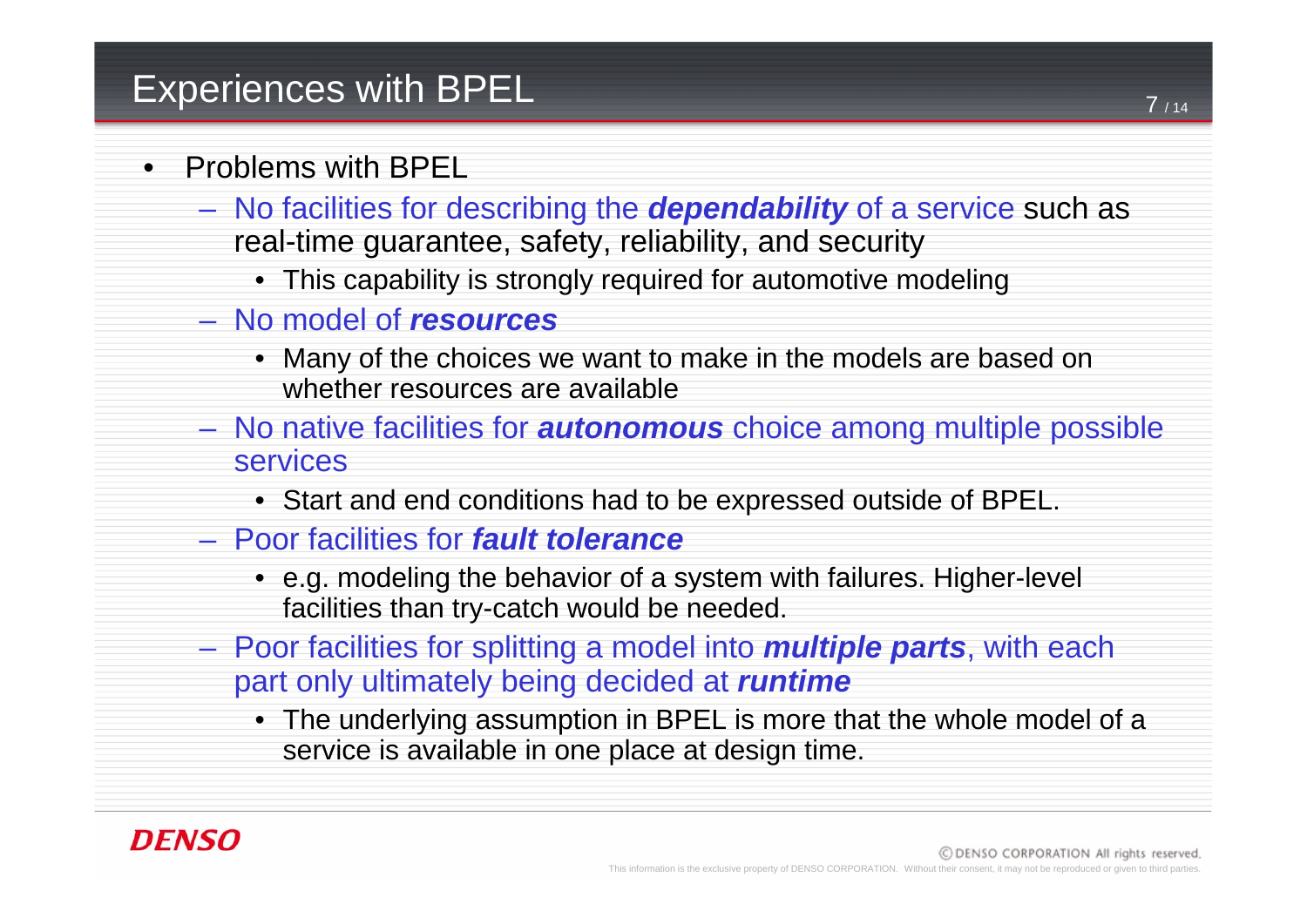## Attempt to minimally extend BPEL



#### Example of BPEL description

#### (1)

<invokeAbstractService when="always" where="area:Osaka" what="Search parking" execute="all" timing="start" >

#### <params>

<param type="int">latitude</param>

<param type="int">longitude</param>

</params>

<return type="string">ParkingServiceName</return> </invokeAbstractService>

#### (2)

<invoke name="InvokeNotifyEmptySpaceNumber"

partnerLink="ParkingServer" operation="GetEmptySpaceNumber"

portType="GetEmptySpaceNumberPT"

inputVariable="ParkingServiceName"

outputVariable="ParkingNumber">

</invoke>

(3)

<invoke name="InvokeCheckParkingCar" partnerLink="CAR" operation="CheckParkingCar" portType="CheckParkingCarPT" inputVariable="ParkingNumber" outputVariable="bParkCar"> <toParts>

<toPart part="partnerLinkName" toVariable="ParkingServiceName" />

<toPart part="partnerLinkName" toVariable="ParkingNumber" /> </toParts>

</invoke>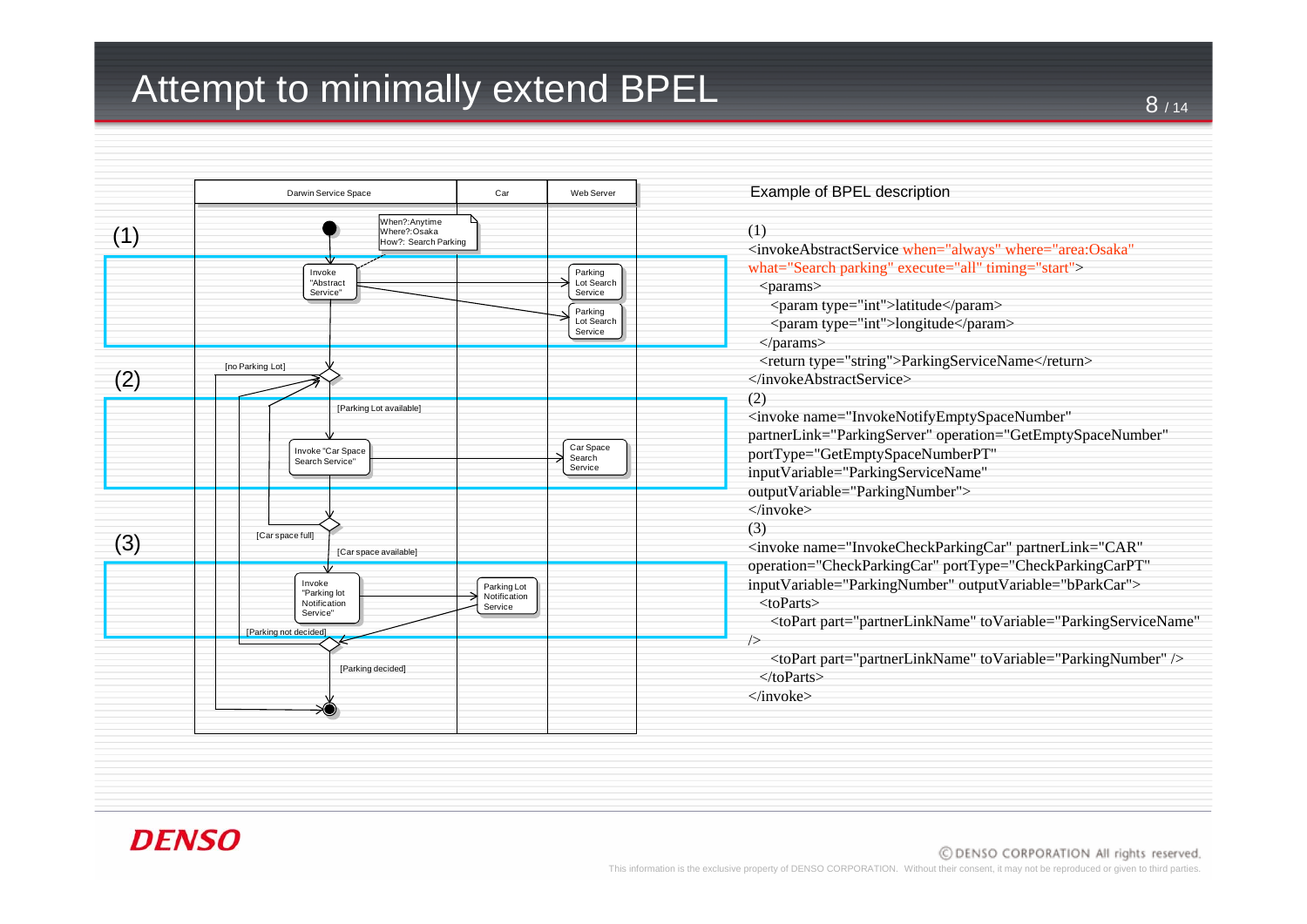## Proposed Solutions

- Domain Specific Approach will be needed
- Two possible approaches
	- Extend BPEL fundamentally (chosen as first step)
	- New DSM Language from scratch
- Proposed BPEL extension
	- **Resource Contract Function (RCF)**
		- Resource Model for choosing appropriate BPEL description along with platform resource capability
		- (See details on later slide)
	- **Fault Tolerant Network**
		- Monitoring running service, failures, degradation of service for reliability
		- No example created yet
		- (Skip in this presentation)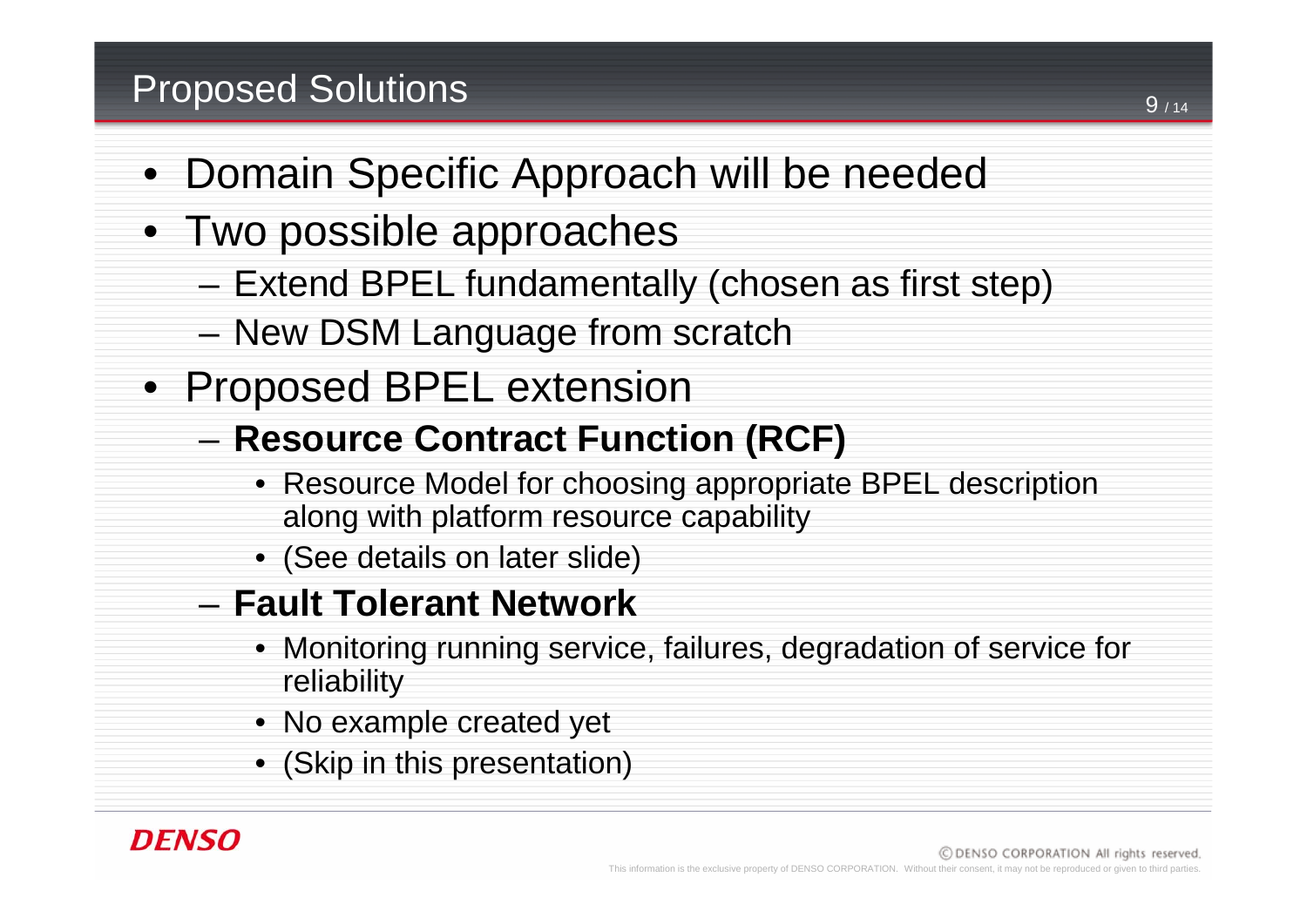- Motivations
	- A service process reserves resources needed to execute, so that loading of servers and network should affect its execution.
	- If platforms could not keep resources assigned to a process, the process could switch an alternative service description.
- Example
	- When a platform cannot keep a bandwidth for a service process which uses video, the platform warns the process to degrade its quality of service: to use only voice guides, when it cannot keep the bandwidth, to use text data for text-to-speech.

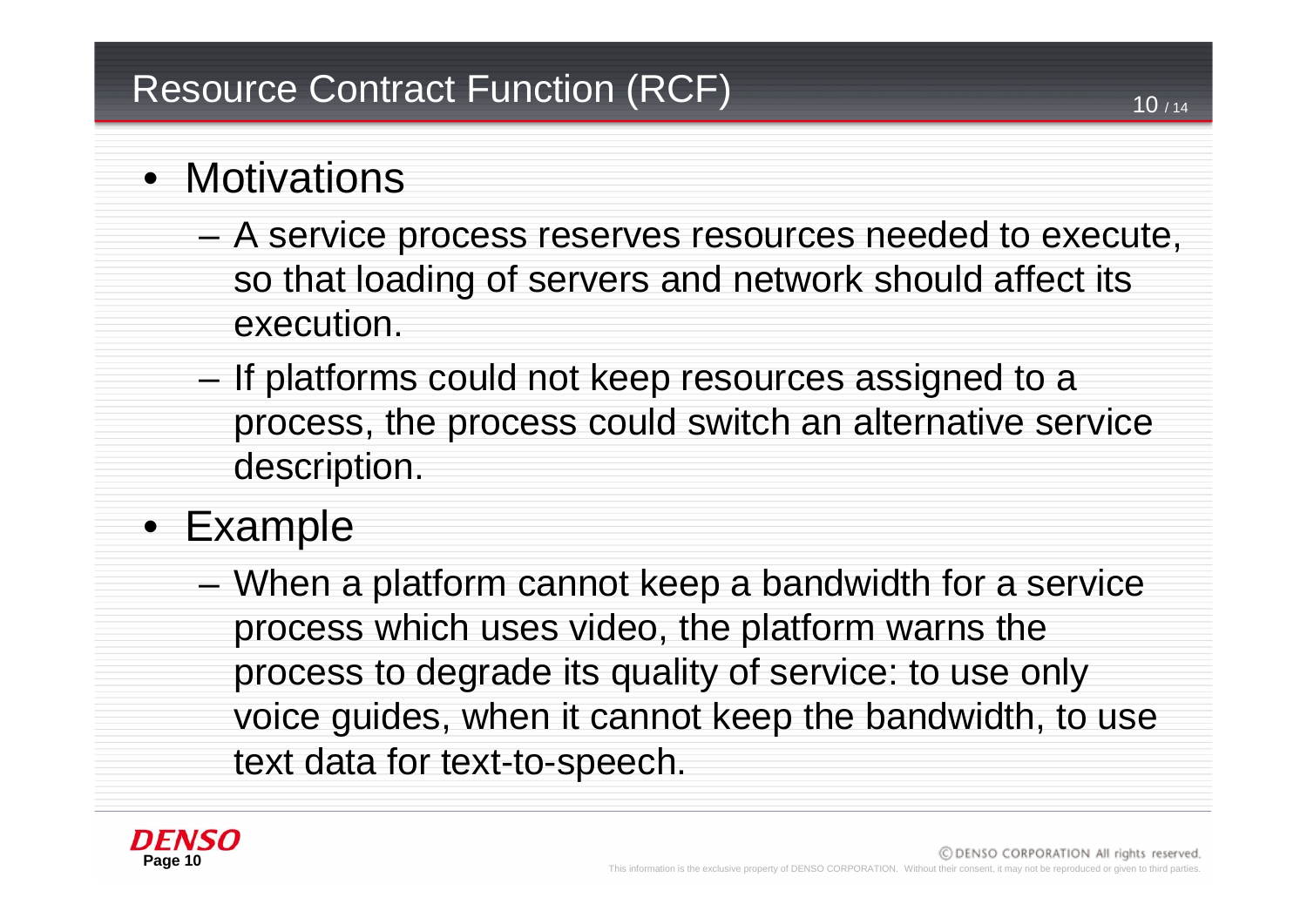## Resource Contract Function (RCF) mechanism



### **DENSO**

#### © DENSO CORPORATION All rights reserved.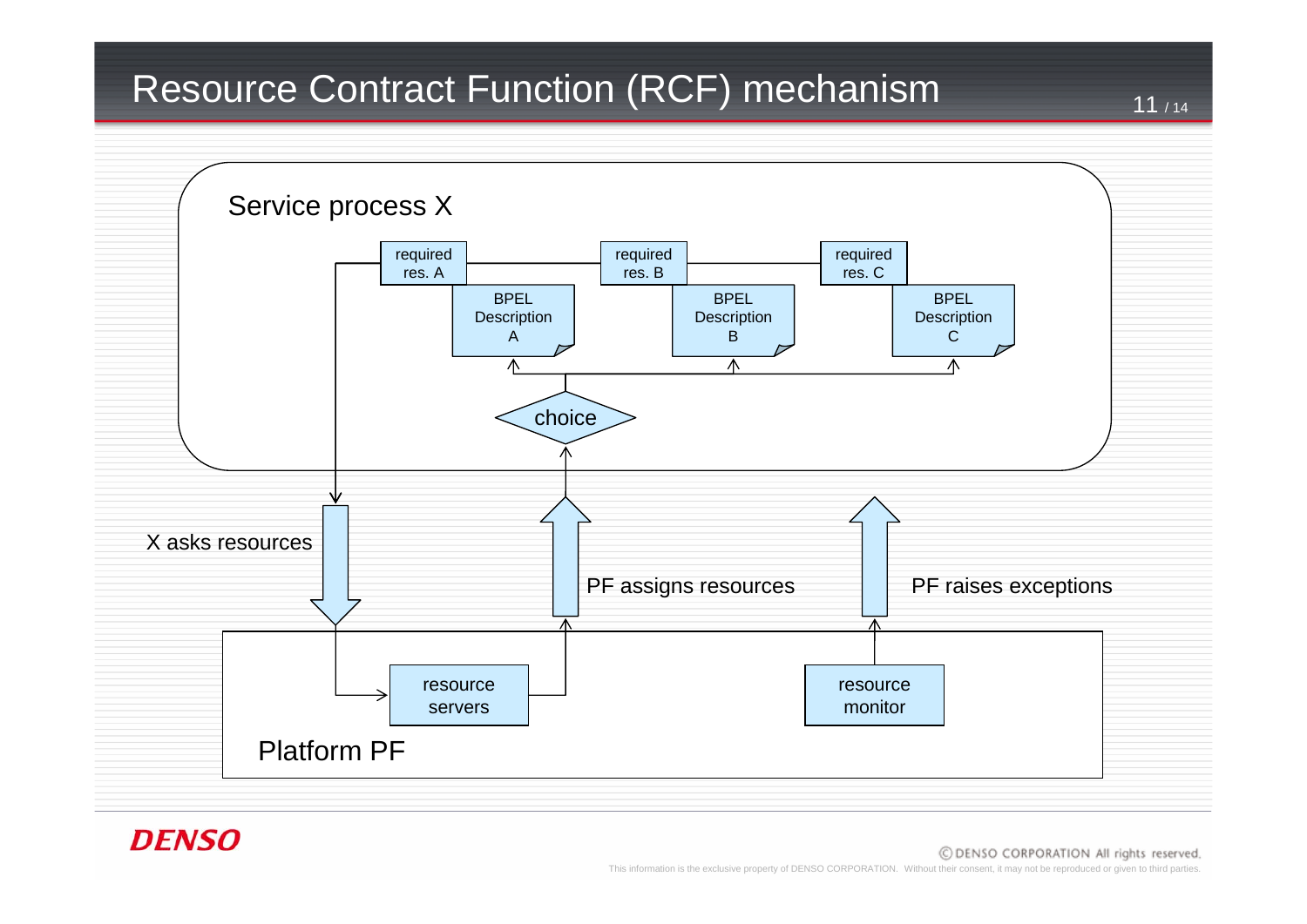## Example of Resource Contract Function



### **DENSO**

#### © DENSO CORPORATION All rights reserved.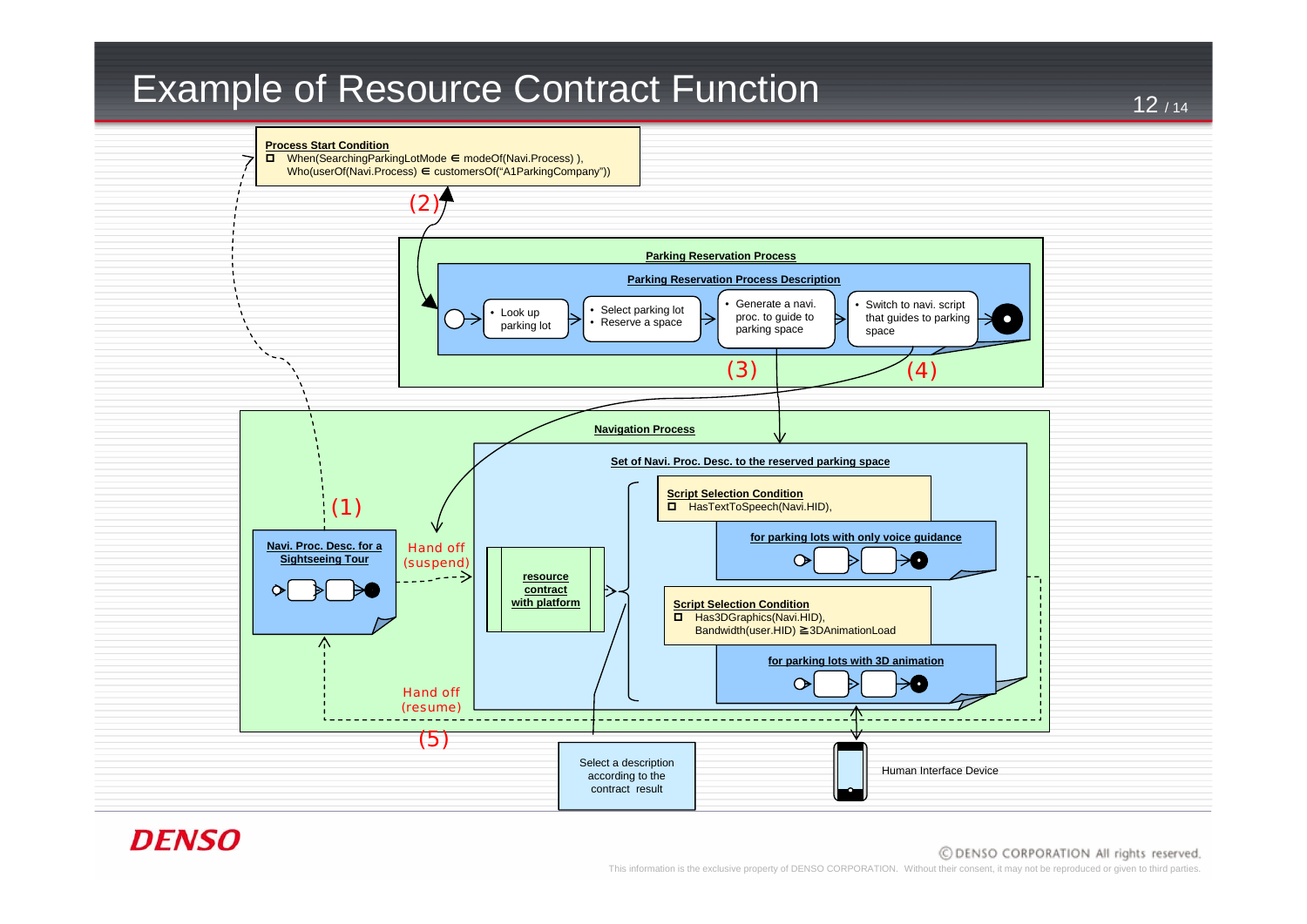- Growing importance of approaches like SOA in automotive
	- to integrate work by multiple partners
- "One size fits all" often doesn't fit so well
	- for our needs, BPEL could not be applied unaltered
	- main problems: low level, necessary things missing
- Altering or extending a standard stops it being a standard
	- loses its main value
	- in our case, extensions didn't help enough anyway
- Creating a new language is a viable alternative
	- good tools allow experimentation and evolution
- Future Work
	- Virtual models of service elements in the real world
	- Models of implicit synchronization of service processes
	- Situation description models